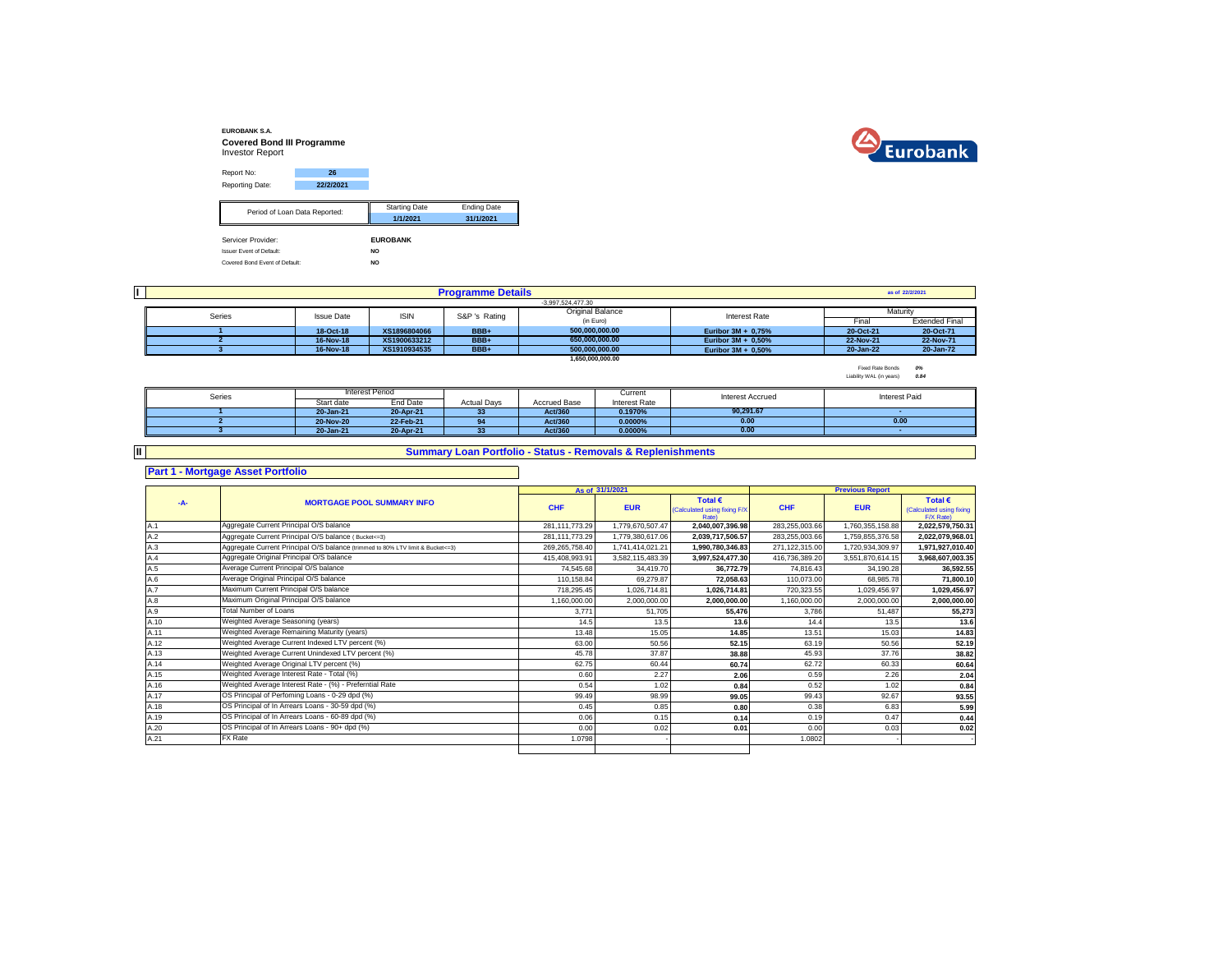|            | <b>Principal Receipts For Performing</b> | As of 31/1/2021    |               |                    |               |                                            |               |  |
|------------|------------------------------------------|--------------------|---------------|--------------------|---------------|--------------------------------------------|---------------|--|
|            | Or Delinquent / In Arrears Loans         | CHI                |               | <b>EUR</b>         |               | Total € (Calculated using fixing F/X Rate) |               |  |
|            |                                          | <b>No Of Loans</b> | <b>Amount</b> | <b>No Of Loans</b> | <b>Amount</b> | <b>No Of Loans</b>                         | Amount        |  |
| <b>B.1</b> | Scheduled And Paid Repayments            | 4.449              | 2.107.758.43  | 61.075             | 12.408.489.53 | 65.524                                     | 13.599.228.64 |  |
| <b>B.2</b> | <b>Partial Prepayments</b>               |                    | 8.192.17      |                    | 874.401.24    | 121                                        | 817.972.91    |  |
| B.3        | Whole Prepayments                        |                    | 104.835.22    | 104                | 1.541.940.14  | 109 <sup>1</sup>                           | 1.532.822.01  |  |
| <b>B.4</b> | Total Principal Receipts (B1+B2+B3)      |                    | 2.220.785.82  |                    | 14.824.830.91 |                                            | 15.950.023.56 |  |

|      | <b>Non-Principal Receipts For Performing</b>          | As of 31/1/2021    |               |                    |               |                                                     |               |  |
|------|-------------------------------------------------------|--------------------|---------------|--------------------|---------------|-----------------------------------------------------|---------------|--|
|      | Or Delinquent / In Arrears Loans                      | <b>CHF</b>         |               | <b>EUR</b>         |               | Total $\epsilon$ (Calculated using fixing F/X Rate) |               |  |
|      |                                                       | <b>No Of Loans</b> | <b>Amount</b> | <b>No Of Loans</b> | <b>Amount</b> | <b>No Of Loans</b>                                  | <b>Amount</b> |  |
| IC.1 | Interest From Installments                            | 4.014              | 129.453.30    | 53.436             | 3.083.379.22  | 57.450                                              | 3.203.265.59  |  |
| C.2  | Interest From Overdues                                | 1.108              | 661.91        | 11,609             | 7.402.85      | 12.717                                              | 8.015.84      |  |
| lc.3 | Total Interest Receipts (C1+C2)                       |                    | 130.115.21    |                    | 3.090.782.07  |                                                     | 3.211.281.43  |  |
| C.4  | Levy 128 To Be Paid To Servicer (in case of an Event) |                    |               |                    |               |                                                     |               |  |

## **Part 2 - Portfolio Status**

|     |                                               | As of 31/1/2021    |                |                    |                  |                                            |                  |  |
|-----|-----------------------------------------------|--------------------|----------------|--------------------|------------------|--------------------------------------------|------------------|--|
|     | <b>Portfolio Status</b>                       | <b>CHF</b>         |                | <b>EUR</b>         |                  | Total € (Calculated using fixing F/X Rate) |                  |  |
|     |                                               | <b>No Of Loans</b> | <b>Amount</b>  | <b>No Of Loans</b> | <b>Amount</b>    | <b>No Of Loans</b>                         | <b>Amount</b>    |  |
| A.1 | Performing Loans                              | 3.752              | 279.690.900.84 | 46.276             | 1.974.014.997.48 | 50.028                                     | 2,233,036,020.67 |  |
| A.2 | Delinguent/In Arrears Loans 30 Day To 89 Days |                    | 1.420.872.45   | 583                | 19.423.880.07    | 602                                        | 20.739.746.39    |  |
| A.3 | Totals (A1+ A2)                               | 3.771              | 281.111.773.29 | 46.859             | 1.993.438.877.55 | 50.630                                     | 2.253.775.767.06 |  |
| A.4 | In Arrears Loans 90 Days To 360 Days          |                    | 0.00           | 23                 | 638.465.17       |                                            | 638,465.17       |  |
| A.5 | Denounced Loans                               |                    | 0.00           |                    | 0.00             |                                            | 0.00             |  |
| A.6 | Totals (A4+ A5)                               |                    | 0.001          |                    | 638.465.17       |                                            | 638.465.17       |  |

|            |                                                              |                    |               |                    | As of 31/1/2021 |                                                     |               |
|------------|--------------------------------------------------------------|--------------------|---------------|--------------------|-----------------|-----------------------------------------------------|---------------|
|            | <b>Breakdown of In Arrears Loans Number Of Days Past Due</b> | <b>CHF</b>         |               | <b>EUR</b>         |                 | Total $\epsilon$ (Calculated using fixing F/X Rate) |               |
|            |                                                              | <b>No Of Loans</b> | <b>Amount</b> | <b>No Of Loans</b> | <b>Amount</b>   | <b>No Of Loans</b>                                  | <b>Amount</b> |
| IB.1       | 30 Days < Installment <= 59 Days                             |                    | 1.261.173.75  | 437                | 13.980.607.85   |                                                     | 15.148.577.61 |
| <b>B.2</b> | $60$ Days < Installment <= 89 Days                           |                    | 159.698.70    | 146                | 5.443.272.22    |                                                     | 5.591.168.77  |
| B.3        | Total (B1+B2=A4)                                             |                    | 1.420.872.45  | 583                | 19.423.880.07   | 602                                                 | 20.739.746.39 |
| <b>B.4</b> | 90 Days < Installment <= 119 Days                            |                    | 0.00          |                    | 638.465.17      |                                                     | 638,465.17    |
| <b>B.5</b> | 120 Days < Installment <= 360 Days                           |                    | 0.00          |                    | 0.00            |                                                     | 0.00          |
| <b>B.6</b> | <b>Total (B4+B5=A4)</b>                                      |                    | 0.00          | 23                 | 638.465.17      |                                                     | 638.465.17    |

## **Part 3 - Replenishment Loans - Removed Loans**

|                                       |                            |                      |                            | As of 31/1/2021      |                                                     |                      |
|---------------------------------------|----------------------------|----------------------|----------------------------|----------------------|-----------------------------------------------------|----------------------|
| <b>Loan Amounts During The Period</b> | <b>CHF</b>                 |                      | <b>EUR</b>                 |                      | Total $\epsilon$ (Calculated using fixing F/X Rate) |                      |
|                                       | <b>Replenishment Loans</b> | <b>Removed Loans</b> | <b>Replenishment Loans</b> | <b>Removed Loans</b> | <b>Replenishment Loans</b>                          | <b>Removed Loans</b> |
| Total Outstanding Balance             | 387.440.77                 | 240.974.36           | 36.713.959.80              | 2.624.064.98         | 37.072.767.70                                       | 2,847,230.71         |
| Number of Loans                       |                            |                      | 551                        |                      | 554                                                 | 108                  |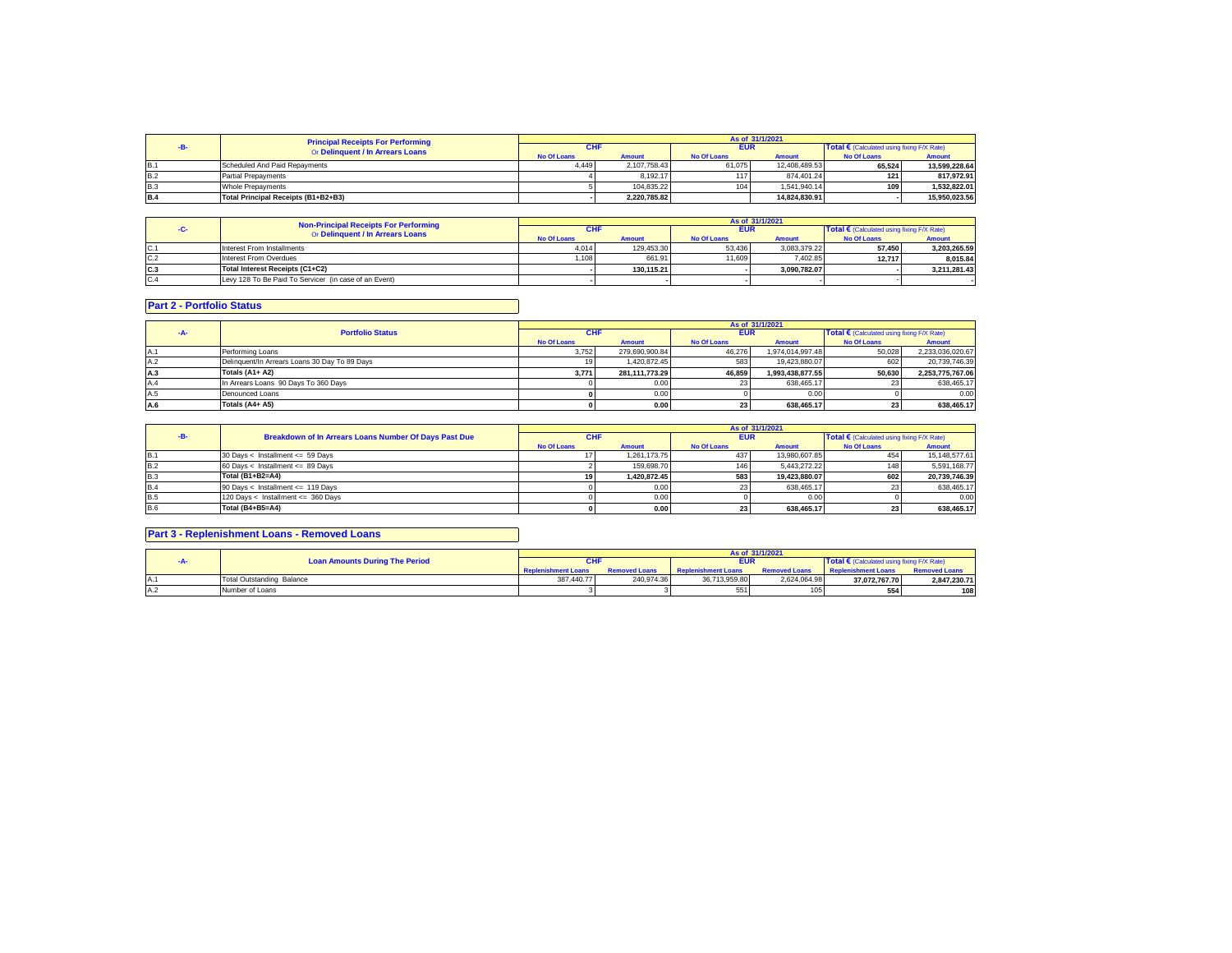| Ш                                                                                                     | <b>Statutory Tests</b> | as of 31/1/2021 |
|-------------------------------------------------------------------------------------------------------|------------------------|-----------------|
|                                                                                                       |                        |                 |
| <b>Outstanding Bonds Principal</b>                                                                    | 1,650,000,000.00       |                 |
| Outstanding Accrued Interest on Bonds <sup>1</sup>                                                    | 32,833.33              |                 |
| <b>Total Bonds Amount</b>                                                                             | 1,650,032,833.33       |                 |
| Current Outstanding Balance of Loans                                                                  | 2,040,007,396.98       |                 |
| A. Adjusted Outstanding Principal of Loans <sup>2</sup>                                               | 1,990,780,346.83       |                 |
| B. Accrued Interest on Loans                                                                          | 3,750,420.61           |                 |
| C. Outstanding Principal & accrued Interest of Marketable Assets                                      | 0.00                   |                 |
| D. Aggregate Amount standing to the Credit of Trans. Account - excl. Commingling Res.                 | 0.00                   |                 |
| Z. WAV CB maturity x OS principal amount x Neg. Carry Factor                                          | 6,940,972.22           |                 |
| Nominal Value (A+B+C+D-Z)                                                                             | 1,987,589,795.22       |                 |
| Bonds / Nominal Value Assets Percentage                                                               | 1,907,552,408.48       |                 |
| <b>Nominal Value Test Result</b>                                                                      |                        | Pass            |
| <b>Net Present Value Test</b>                                                                         |                        | Pass            |
| Net Present Value                                                                                     | 2,325,605,587.26       |                 |
| Net Present Value of Liabilities                                                                      | 1,657,561,215.27       |                 |
| Parallel shift +200bps of current interest rate curve                                                 |                        | Pass            |
| Net Present Value                                                                                     | 2,297,621,256.61       |                 |
| Net Present Value of Liabilities                                                                      | 1,652,478,303.00       |                 |
| Parallel shift -200bps of current interest rate curve                                                 |                        | Pass            |
| Net Present Value                                                                                     | 2,460,243,477.20       |                 |
| Net Present Value of Liabilities                                                                      | 1,686,545,887.52       |                 |
| <b>Interest Rate Coverage Test</b>                                                                    |                        | Pass            |
| Interest expected to be received in respect of assets comprised in the Cover Pool during the 1st year | 31,503,442.75          |                 |
| Interest due on all series of covered bonds during 1st year                                           | 696, 122.91            |                 |
| <b>Parameters</b>                                                                                     |                        |                 |
| LTV Cap                                                                                               | 80.00%                 |                 |
| Asset Percentage                                                                                      | 86.5%                  |                 |
| Negative carry Margin                                                                                 | 0.50%                  |                 |
| <b>Reserve Ledger</b>                                                                                 |                        |                 |
| Opening Balance                                                                                       | 1,168,821.29           |                 |
| <b>Required Reserve Amount</b>                                                                        | 842,821.12             |                 |
| Amount credited to the account (payment to BoNY)                                                      | $-326,000.16$          |                 |
| Available (Outstanding) Reserve Amount t                                                              | 842,821.13             |                 |

<sup>1</sup> Outstanding Accrued Interest on Bonds as at end date of reporting period<br><sup>2</sup> The adjusted Outstanding Principal of Loans is the current Principle Balance adjusted to a maximum of the LTV cap of the indexed property val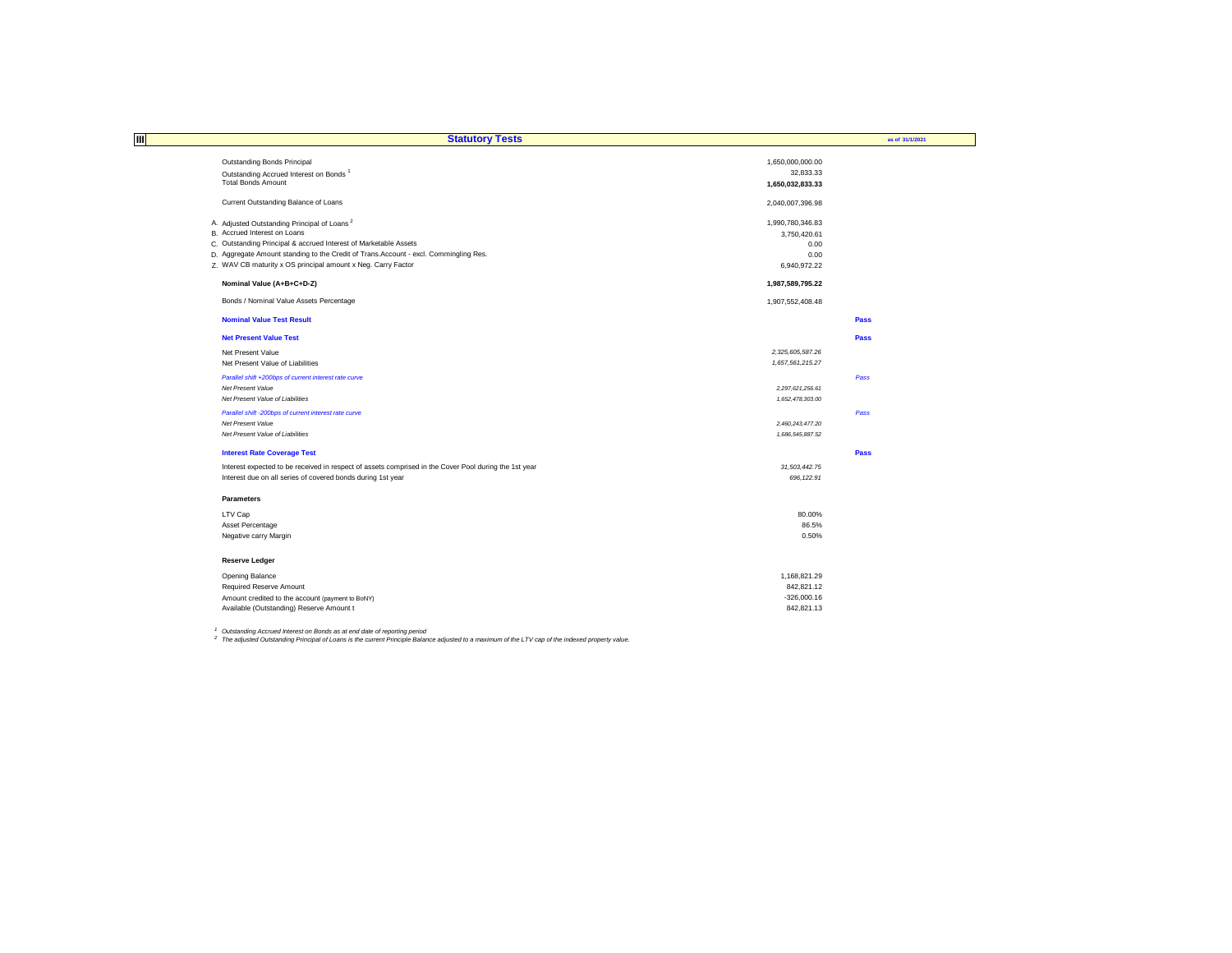|                                        |                  | <b>Portfolio Stratifications</b> |                                       |                            |
|----------------------------------------|------------------|----------------------------------|---------------------------------------|----------------------------|
|                                        |                  |                                  |                                       |                            |
| <b>LOAN CURRENCY</b>                   | Num of Loans     | % of loans                       | OS_Principal (in Euro)                | % of OS_Principal          |
| CHF                                    | 3,771            | 6.80%                            | 260,336,889.51                        | 12.76%                     |
| <b>EUR</b>                             | 51,705           | 93.20%                           | 1,779,670,507.47                      | 87.24%                     |
| <b>Grand Total</b>                     | 55,476           | 100.00%                          | 2,040,007,396.98                      | 100.00%                    |
| <b>ORIGINAL LOAN AMOUNT</b>            |                  |                                  |                                       |                            |
| $0 - 37.500$                           | Num of Loans     | % of loans                       | Principal                             | % of Principal<br>9.09%    |
| 37.501 - 75.000                        | 15,384<br>20,911 | 27.73%<br>37.69%                 | 363,431,083.26<br>1.184.023.471.76    | 29.62%                     |
| 75.001 - 100.000                       | 8,550            | 15.41%                           | 761,333,683.25                        | 19.05%                     |
| 100.001 - 150.000                      | 7,112            | 12.82%                           | 879,332,820.61                        | 22.00%                     |
| 150.001 - 250.000                      | 2,746            | 4.95%                            | 518,517,178.84                        | 12.97%                     |
| 250.001 - 500.000                      | 680              | 1.23%                            | 221,518,283.20                        | 5.54%<br>1.74%             |
| $500.001 +$<br><b>Grand Total</b>      | 93<br>55,476     | 0.17%<br>100.00%                 | 69,367,956.38<br>3,997,524,477.30     | 100.00%                    |
| <b>OUTSTANDING LOAN AMOUNT</b>         |                  |                                  |                                       |                            |
|                                        | Num of Loans     | % of loans                       | Principal Euro Equiv.                 | % of Principal Euro Equiv. |
| $0 - 37.500$                           | 36,107           | 65.09%                           | 624,821,678.77                        | 30.63%                     |
| 37.501 - 75.000                        | 13.272           | 23.92%                           | 696,760,333.59                        | 34.15%                     |
| 75.001 - 100.000                       | 3,107            | 5.60%                            | 266,549,754.55                        | 13.07%                     |
| 100.001 - 150.000<br>150.001 - 250.000 | 2,027<br>772     | 3.65%<br>1.39%                   | 240,731,755.13<br>141,247,997.40      | 11.80%<br>6.92%            |
| 250.001 - 500.000                      | 165              | 0.30%                            | 53,475,065.88                         | 2.62%                      |
| $500.001 +$                            | 26               | 0.05%                            | 16,420,811.66                         | 0.80%                      |
| <b>Grand Total</b>                     | 55,476           | 100.00%                          | 2,040,007,396.98                      | 100.00%                    |
| <b>ORIGINATION DATE</b>                |                  |                                  |                                       |                            |
|                                        | Num of Loans     | % of loans                       | Principal Euro Equiv.                 | % of Principal Euro Equiv. |
| 1990-2004                              | 15,151           | 27.31%                           | 393,548,294.07                        | 19.29%                     |
| 2005                                   | 5,344            | 9.63%                            | 250,642,274.86                        | 12.29%                     |
| 2006                                   | 9,179            | 16.55%                           | 370,952,002.32                        | 18.18%                     |
| 2007<br>2008                           | 8,198<br>4,863   | 14.78%<br>8.77%                  | 305, 157, 596.67<br>188, 123, 123. 67 | 14.96%<br>9.22%            |
| 2009                                   | 2,953            | 5.32%                            | 123,782,423.92                        | 6.07%                      |
| 2010                                   | 2,764            | 4.98%                            | 123,515,699.93                        | 6.05%                      |
| 2011                                   | 1,819            | 3.28%                            | 64, 357, 326.43                       | 3.15%                      |
| 2012                                   | 1.482            | 2.67%                            | 51,418,635.98                         | 2.52%                      |
| 2013                                   | 1,132            | 2.04%                            | 38, 141, 705. 70                      | 1.87%                      |
| 2014                                   | 428              | 0.77%                            | 13,713,358.34                         | 0.67%                      |
| 2015                                   | 235              | 0.42%                            | 9,603,018.69                          | 0.47%                      |
| 2016                                   | 265              | 0.48%                            | 13,863,428.79                         | 0.68%                      |
| 2017<br>2018                           | 509<br>761       | 0.92%                            | 28,466,385.67                         | 1.40%<br>2.08%             |
| 2019                                   | 342              | 1.37%<br>0.62%                   | 42,426,285.37<br>19,453,857.50        | 0.95%                      |
| 2020                                   | 51               | 0.09%                            | 2,841,979.05                          | 0.14%                      |
| <b>Grand Total</b>                     | 55,476           | 100.00%                          | 2,040,007,396.98                      | 100.00%                    |
| <b>MATURITY DATE</b>                   |                  |                                  |                                       |                            |
|                                        | Num of Loans     | % of loans                       | Principal Euro Equiv                  | % of Principal Euro Equiv. |
| 2021 - 2025<br>2026 - 2030             | 13,082           | 23.58%<br>28.43%                 | 165,277,043.16                        | 8.10%                      |
| 2031 - 2035                            | 15,773<br>10,892 | 19.63%                           | 433,763,429.89<br>475,142,418.92      | 21.26%<br>23.29%           |
| 2036 - 2040                            | 7,849            | 14.15%                           | 444, 133, 627. 42                     | 21.77%                     |
| 2041 - 2045                            | 3,616            | 6.52%                            | 233,375,889.86                        | 11.44%                     |
| $2046 +$                               | 4,264            | 7.69%                            | 288,314,987.73                        | 14.13%                     |
| <b>Grand Total</b>                     | 55,476           | 100.00%                          | 2,040,007,396.98                      | 100.00%                    |
| <b>REMAIN. TIME TO MATURITY</b>        |                  |                                  |                                       |                            |
| $0 - 40$ months                        | Num of Loans     | % of loans                       | Principal Euro Equiv.                 | % of Principal Euro Equiv. |
| 40.01 - 60 months                      | 8,936<br>4,332   | 16.11%<br>7.81%                  | 82,063,216.62<br>89,345,910.10        | 4.02%<br>4.38%             |
| 60.01 - 90 months                      | 7,010            | 12.64%                           | 156,308,644.81                        | 7.66%                      |
| 90.01 - 120 months                     | 7,522            | 13.56%                           | 241,383,802.25                        | 11.83%                     |
| 120.01 - 150 months                    | 7,565            | 13.64%                           | 289,920,605.62                        | 14.21%                     |
| 150.01 - 180 months                    | 4,062            | 7.32%                            | 199, 159, 461.52                      | 9.76%                      |
| over 180 months<br><b>Grand Total</b>  | 16,049<br>55,476 | 28.93%<br>100.00%                | 981,825,756.05<br>2,040,007,396.98    | 48.13%<br>100.00%          |
|                                        |                  |                                  |                                       |                            |
| <b>INTEREST RATE</b>                   | Num of Loans     | % of loans                       | Principal Euro Equiv.                 | % of Principal Euro Equiv. |
| $0.00\% - 1.00\%$                      | 5,096            | 9.19%                            | 330,870,730.55                        | 16.22%                     |
| 1.01% - 2.00%                          | 30,094           | 54.25%                           | 145, 184, 365.55                      | 56.14%                     |
| 2.01% - 3.00%                          | 3,455            | 6.23%                            | 99,538,211.79                         | 4.88%                      |
| 3.01% - 4.00%                          | 2,880            | 5.19%                            | 140,574,035.14                        | 6.89%                      |
| 4.01% - 5.00%                          | 10,057           | 18.13%                           | 251,595,033.54                        | 12.33%                     |
| 5.01% - 6.00%                          | 1,023            | 1.84%                            | 23, 183, 948.01                       | 1.14%                      |
| 6.01% - 7.00%<br>$7.01% +$             | 1,534<br>1,337   | 2.77%<br>2.41%                   | 26,605,076.88<br>22,455,995.51        | 1.30%<br>1.10%             |
| <b>Grand Total</b>                     | 55,476           | 100.00%                          | 2,040,007,396.98                      | 100.00%                    |
| <b>CURRENT LTV_Indexed</b>             |                  |                                  |                                       |                            |
|                                        | Num of Loans     | % of loans                       | Principal Euro Equiv.                 | % of Principal Euro Equiv. |
| 0.00% - 20.00%                         | 15,816           | 28.51%                           | 208.894.210.32                        | 10.24%                     |
| 20.01% - 30.00%                        | 8,598            | 15.50%                           | 228,280,019.37                        | 11.19%                     |
| 30.01% - 40.00%<br>40.01% - 50.00%     | 7,631<br>6,670   | 13.76%<br>12.02%                 | 271,545,492.76<br>304,247,693.91      | 13.31%<br>14.91%           |
| 50.01% - 60.00%                        | 5,566            | 10.03%                           | 295,798,096.11                        | 14.50%                     |
| 60.01% - 70.00%                        | 4,317            | 7.78%                            | 257,253,030.43                        | 12.61%                     |
| 70.01% - 80.00%                        | 2,876            | 5.18%                            | 182, 157, 088.53                      | 8.93%                      |
| 80.01% - 90.00%                        | 2,030            | 3.66%                            | 139, 194, 390. 28                     | 6.82%                      |
| 90.01% - 100.00%                       |                  |                                  |                                       |                            |
|                                        | 1,235            | 2.23%                            | 92,579,742.47                         |                            |
| $100.00\% +$<br><b>Grand Total</b>     | 737<br>55,476    | 1.33%<br>100.00%                 | 60,057,632.80<br>2,040,007,396.98     | 4.54%<br>2.94%<br>100.00%  |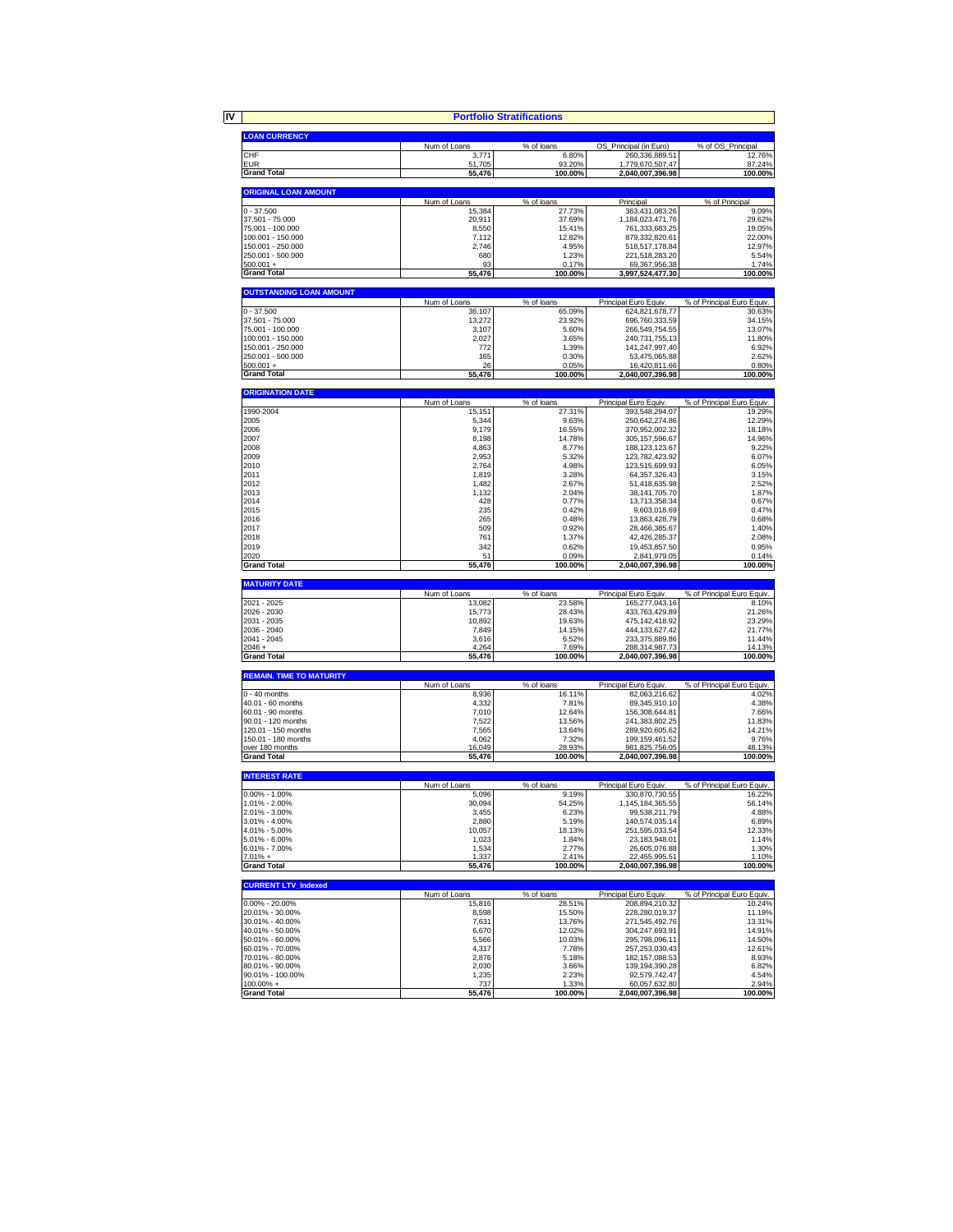| <b>CURRENT LTV_Unindexed</b>                                                                                                                                                                                                                                                                                                            |                        |                      |                                           |                                      |
|-----------------------------------------------------------------------------------------------------------------------------------------------------------------------------------------------------------------------------------------------------------------------------------------------------------------------------------------|------------------------|----------------------|-------------------------------------------|--------------------------------------|
|                                                                                                                                                                                                                                                                                                                                         | Num of Loans           | % of loans           | Principal Euro Equiv.                     | % of Principal Euro Equiv.           |
| $0.00\% - 20.00\%$                                                                                                                                                                                                                                                                                                                      | 19,712                 | 35.53%               | 325,412,341.90                            | 15.95%                               |
| 20.01% - 30.00%                                                                                                                                                                                                                                                                                                                         | 10,956                 | 19.75%               | 359,864,810.31                            | 17.64%                               |
|                                                                                                                                                                                                                                                                                                                                         |                        | 17.83%               |                                           |                                      |
| 30.01% - 40.00%                                                                                                                                                                                                                                                                                                                         | 9,889                  |                      | 432, 167, 114.65                          | 21.18%                               |
| 40.01% - 50.00%                                                                                                                                                                                                                                                                                                                         | 7,387                  | 13.32%               | 395, 156, 099.03                          | 19.37%                               |
| 50.01% - 60.00%                                                                                                                                                                                                                                                                                                                         | 4,424                  | 7.97%                | 286,845,768.09                            | 14.06%                               |
| 60.01% - 70.00%                                                                                                                                                                                                                                                                                                                         | 2,345                  | 4.23%                | 170,042,895.78                            | 8.34%                                |
| 70.01% - 80.00%                                                                                                                                                                                                                                                                                                                         | 644                    | 1.16%                | 54,978,962.00                             | 2.70%                                |
| 80.01% - 90.00%                                                                                                                                                                                                                                                                                                                         | 71                     | 0.13%                | 9.421.215.31                              | 0.46%                                |
| 90.01% - 100.00%                                                                                                                                                                                                                                                                                                                        | 23                     | 0.04%                | 3,814,526.69                              | 0.19%                                |
| 100.00% +                                                                                                                                                                                                                                                                                                                               | 25                     | 0.05%                | 2,303,663.21                              | 0.11%                                |
| <b>Grand Total</b>                                                                                                                                                                                                                                                                                                                      | 55,476                 | 100.00%              | 2,040,007,396.98                          | 100.00%                              |
| <b>ORIGINAL LTV</b>                                                                                                                                                                                                                                                                                                                     |                        |                      |                                           |                                      |
|                                                                                                                                                                                                                                                                                                                                         | Num of Loans           | % of loans           | Principal Euro Equiv.                     | % of Principal Euro Equiv.           |
| $0.00\% - 20.00\%$                                                                                                                                                                                                                                                                                                                      |                        |                      | 62,610,147.06                             |                                      |
|                                                                                                                                                                                                                                                                                                                                         | 3,955                  | 7.13%                |                                           | 3.07%                                |
| 20.01% - 30.00%                                                                                                                                                                                                                                                                                                                         | 5,147                  | 9.28%                | 117,714,248.85                            | 5.77%                                |
| 30.01% - 40.00%                                                                                                                                                                                                                                                                                                                         | 6,980                  | 12.58%               | 192.467.374.25                            | 9.43%                                |
| 40.01% - 50.00%                                                                                                                                                                                                                                                                                                                         | 8,528                  | 15.37%               | 280,313,310.53                            | 13.74%                               |
| 50.01% - 60.00%                                                                                                                                                                                                                                                                                                                         | 8,888                  | 16.02%               | 342,542,668.35                            | 16.79%                               |
| 60.01% - 70.00%                                                                                                                                                                                                                                                                                                                         | 8,059                  | 14.53%               | 343,361,144.71                            | 16.83%                               |
| 70.01% - 80.00%                                                                                                                                                                                                                                                                                                                         | 7,618                  | 13.73%               | 359,308,561.89                            | 17.61%                               |
| 80.01% - 90.00%                                                                                                                                                                                                                                                                                                                         | 3,863                  | 6.96%                | 191,793,182.09                            | 9.40%                                |
| 90.01% - 100.00%                                                                                                                                                                                                                                                                                                                        | 2.183                  | 3.94%                | 139,530,399.26                            | 6.84%                                |
| 100.00% +                                                                                                                                                                                                                                                                                                                               | 255                    | 0.46%                | 10,366,359.98                             | 0.51%                                |
| <b>Grand Total</b>                                                                                                                                                                                                                                                                                                                      | 55,476                 | 100.00%              | 2,040,007,396.98                          | 100.00%                              |
|                                                                                                                                                                                                                                                                                                                                         |                        |                      |                                           |                                      |
| <b>LOCATION OF PROPERTY</b>                                                                                                                                                                                                                                                                                                             |                        |                      |                                           |                                      |
| Attica                                                                                                                                                                                                                                                                                                                                  | Num of Loans<br>22,221 | % of loans<br>40.06% | Principal Euro Equiv<br>975,320,235.01    | % of Principal Euro Equiv.<br>47.81% |
| Thessaloniki                                                                                                                                                                                                                                                                                                                            | 8,134                  | 14.66%               | 268,750,024.41                            | 13.17%                               |
| Macedonia                                                                                                                                                                                                                                                                                                                               | 6,533                  | 11.78%               | 179,720,675.99                            | 8.81%                                |
|                                                                                                                                                                                                                                                                                                                                         |                        |                      |                                           |                                      |
| Peloponnese                                                                                                                                                                                                                                                                                                                             | 4,065                  | 7.33%                | 136,098,486.64                            | 6.67%                                |
| Thessaly                                                                                                                                                                                                                                                                                                                                | 4,017                  | 7.24%                | 112,964,813.02                            | 5.54%                                |
| Sterea Ellada                                                                                                                                                                                                                                                                                                                           | 2.998                  | 5.40%                | 90,992,883.07                             | 4.46%                                |
| Creta Island                                                                                                                                                                                                                                                                                                                            | 2,246                  | 4.05%                | 84,555,083.69                             | 4.14%                                |
| Ionian Islands                                                                                                                                                                                                                                                                                                                          | 882                    | 1.59%                | 35,656,156.27                             | 1.75%                                |
| Thrace                                                                                                                                                                                                                                                                                                                                  | 1,430                  | 2.58%                | 42,616,956.68                             | 2.09%                                |
| Epirus                                                                                                                                                                                                                                                                                                                                  | 1,683                  | 3.03%                | 51,800,083.62                             | 2.54%                                |
| Aegean Islands                                                                                                                                                                                                                                                                                                                          | 1,267                  | 2.28%                | 61,531,998.58                             | 3.02%                                |
| <b>Grand Total</b>                                                                                                                                                                                                                                                                                                                      | 55,476                 | 100.00%              | 2,040,007,396.98                          | 100.00%                              |
|                                                                                                                                                                                                                                                                                                                                         |                        |                      |                                           |                                      |
| <b>SEASONING</b>                                                                                                                                                                                                                                                                                                                        |                        |                      |                                           |                                      |
| $0 - 12$                                                                                                                                                                                                                                                                                                                                | Num of Loans<br>34     | % of loans<br>0.06%  | Principal Euro Equiv.<br>1,965,594.30     | % of Principal Euro Equiv.<br>0.10%  |
|                                                                                                                                                                                                                                                                                                                                         |                        |                      |                                           |                                      |
|                                                                                                                                                                                                                                                                                                                                         |                        |                      |                                           |                                      |
|                                                                                                                                                                                                                                                                                                                                         | 321                    | 0.58%                | 17.985.849.14                             | 0.88%                                |
|                                                                                                                                                                                                                                                                                                                                         | 694                    | 1.25%                | 38,294,544.15                             | 1.88%                                |
|                                                                                                                                                                                                                                                                                                                                         | 864                    | 1.56%                | 47,860,789.11                             | 2.35%                                |
|                                                                                                                                                                                                                                                                                                                                         | 1,546                  | 2.79%                | 53,684,555.03                             | 2.63%                                |
|                                                                                                                                                                                                                                                                                                                                         | 52,017                 | 93.76%               | 1,880,216,065.24                          | 92.17%                               |
|                                                                                                                                                                                                                                                                                                                                         | 55,476                 | 100.00%              | 2,040,007,396.98                          | 100.00%                              |
|                                                                                                                                                                                                                                                                                                                                         |                        |                      |                                           |                                      |
|                                                                                                                                                                                                                                                                                                                                         | Num of Loans           | % of loans           | Principal Euro Equiv.                     | % of Principal Euro Equiv.           |
|                                                                                                                                                                                                                                                                                                                                         | 15                     | 0.03%                | 175,826.28                                | 0.01%                                |
|                                                                                                                                                                                                                                                                                                                                         | 671                    | 1.21%                | 7,589,692.89                              | 0.37%                                |
|                                                                                                                                                                                                                                                                                                                                         | 8,565                  | 15.44%               |                                           | 5.80%                                |
|                                                                                                                                                                                                                                                                                                                                         | 10,189                 | 18.37%               | 118,334,292.08                            | 12.33%                               |
|                                                                                                                                                                                                                                                                                                                                         |                        |                      | 251,455,594.01                            |                                      |
|                                                                                                                                                                                                                                                                                                                                         | 10,275                 | 18.52%               | 407,901,353.25                            | 20.00%                               |
|                                                                                                                                                                                                                                                                                                                                         | 17,199                 | 31.00%               | 720,778,912.41                            | 35.33%                               |
|                                                                                                                                                                                                                                                                                                                                         | 3,708                  | 6.68%                | 221,992,530.51                            | 10.88%                               |
|                                                                                                                                                                                                                                                                                                                                         | 4,854<br>55,476        | 8.75%<br>100.00%     | 311,779,195.55<br>2,040,007,396.98        | 15.28%<br>100.00%                    |
|                                                                                                                                                                                                                                                                                                                                         |                        |                      |                                           |                                      |
|                                                                                                                                                                                                                                                                                                                                         |                        |                      |                                           |                                      |
|                                                                                                                                                                                                                                                                                                                                         | Num of Loans           | % of loans           | Principal Euro Equiv                      | % of Principal Euro Equiv.           |
|                                                                                                                                                                                                                                                                                                                                         | 43.136                 | 77.76%               | 1,501,361,979.70                          | 73.60%                               |
|                                                                                                                                                                                                                                                                                                                                         | 12,340                 | 22.24%<br>100.00%    | 538.645.417.27                            | 26.40%<br>100.00%                    |
| $12 - 24$<br>24 - 36<br>$36 - 60$<br>60 - 96<br>over 96<br><b>Grand Total</b><br><b>LEGAL LOAN TERM</b><br>0 - 5 years<br>5 - 10 years<br>10 - 15 years<br>15 - 20 years<br>20 - 25 years<br>25 - 30 years<br>30 - 35 years<br>$35$ years $+$<br><b>Grand Total</b><br><b>REAL ESTATE TYPE</b><br>Flats<br>Houses<br><b>Grand Total</b> | 55,476                 |                      | 2,040,007,396.98                          |                                      |
|                                                                                                                                                                                                                                                                                                                                         |                        |                      |                                           |                                      |
|                                                                                                                                                                                                                                                                                                                                         | Num of Loans           | % of loans           | Principal Euro Equiv                      | % of Principal Euro Equiv.           |
|                                                                                                                                                                                                                                                                                                                                         | 12,172                 | 21.94%               | 457.834.254.42                            | 22.44%                               |
|                                                                                                                                                                                                                                                                                                                                         | 29,674                 | 53.49%               | 1.159.655.372.75                          | 56.85%                               |
|                                                                                                                                                                                                                                                                                                                                         | 10,305                 | 18.58%               | 325,283,966.89                            | 15.95%                               |
|                                                                                                                                                                                                                                                                                                                                         | 113                    | 0.20%                | 6.731.936.75                              | 0.33%                                |
|                                                                                                                                                                                                                                                                                                                                         | 645                    | 1.16%                | 29,715,460.59                             | 1.46%                                |
|                                                                                                                                                                                                                                                                                                                                         | 341                    | 0.61%                | 13,844,146.86                             | 0.68%                                |
|                                                                                                                                                                                                                                                                                                                                         | 2,226                  | 4.01%                | 46,942,258.72                             | 2.30%                                |
|                                                                                                                                                                                                                                                                                                                                         | 55,476                 | 100.00%              | 2,040,007,396.98                          | 100.00%                              |
|                                                                                                                                                                                                                                                                                                                                         |                        |                      |                                           |                                      |
|                                                                                                                                                                                                                                                                                                                                         |                        |                      |                                           |                                      |
|                                                                                                                                                                                                                                                                                                                                         | Num of Loans<br>55,279 | % of loans<br>99.64% | Principal Euro Equiv.<br>2.023.673.991.07 | % of Principal Euro Equiv.<br>99.20% |
|                                                                                                                                                                                                                                                                                                                                         | 197                    | 0.36%                | 16,333,405.91                             | 0.80%                                |
| <b>LOAN PURPOSE</b><br>Construction<br>Purchase<br>Repair<br>Construction (re-mortgage)<br>Purchase (re-mortgage)<br>Repair (re-mortgage)<br><b>Equity Release</b><br><b>Grand Total</b><br><b>INTEREST PAYMENT FREQUENCY</b><br>FA<br>Balloon<br><b>Grand Total</b>                                                                    | 55,476                 | 100.00%              | 2,040,007,396.98                          | 100.00%                              |
|                                                                                                                                                                                                                                                                                                                                         |                        |                      |                                           |                                      |
| <b>INTEREST RATE TYPE</b>                                                                                                                                                                                                                                                                                                               |                        |                      |                                           |                                      |
|                                                                                                                                                                                                                                                                                                                                         | Num of Loans           | % of loans           | Principal Euro Equiv.                     | % of Principal Euro Equiv.           |
|                                                                                                                                                                                                                                                                                                                                         | 54,640                 | 98.49%               | 2,016,353,676.90                          | 98.84%                               |
| Floating<br>Fixed Converting to Floating<br><b>Fixed to Maturity</b>                                                                                                                                                                                                                                                                    | 462<br>374             | 0.83%<br>0.67%       | 21,328,822.49<br>2,324,897.59             | 1.05%<br>0.11%                       |

Fixed rate assets *1.16%*